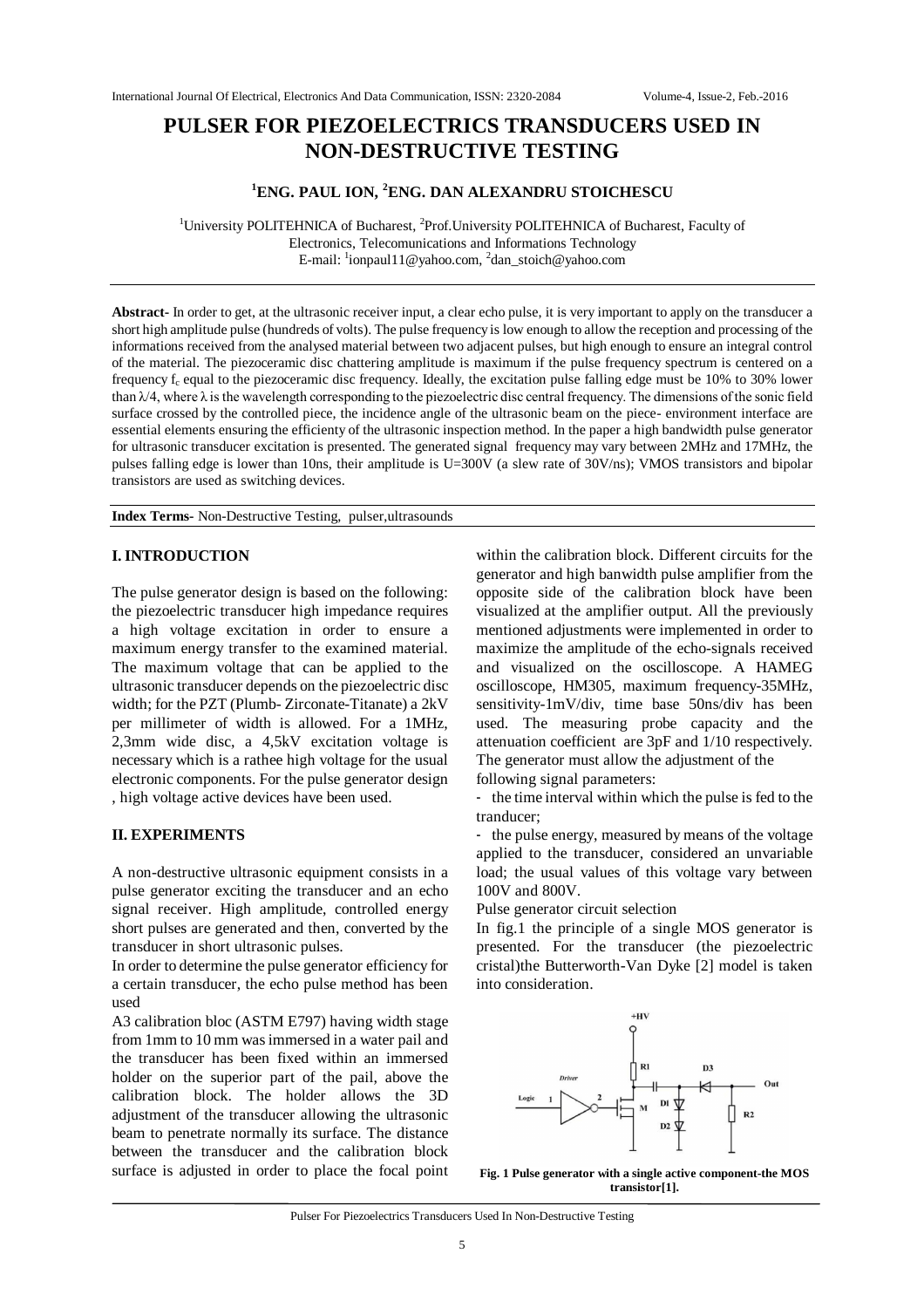International Journal Of Electrical, Electronics And Data Communication, ISSN: 2320-2084 Volume-4, Issue-2, Feb.-2016

It consists in the transducer capacity  $C_0$  in series with the series resonant circuit Rm, Lm, Cm. The limited mechanical conditions are modeled by Rm and Cm, where as the mechanical system mass is described by the inductance Lm.

In principal pulse load is the piezoelectric transducer capacity  $C_0$ , but this capacity is charged during the pulse duration and only the energy taken over by Rm is useful. The capacity charging process must stop before the next transducer excitation cycle. The ultrasonic frequency used in the case of the transmission through the air is rather low (here f=500kHz) and, in order to boost the energy transferred to the transducer, pulse train used.

A piezoceramic transducer with fc=500KHz, Rm=410kΩ, Cm=173Pf,Lm=561µH,C0=480pF has been used.

The resistor  $R_2$  is necessary for reducing to zero the signal after the ending of the excitation pulse. The energy dissipated by this resistor during the excitation pulse is[1]:

$$
P_{R2}=f_{PR}\cdot V^2_{HV}\cdot N/2R_2\cdot f_C\tag{1}
$$

where:  $f_c$  is the transducer frequency,  $V_{VH}$  is the excitation voltage,  $f_{PR}$  is the pulse repetition frequency and N is the number of pulses in the train applied to the transducer. The excitation pulses repetition frequency is limited by the high voltage power supply. The circuit performance is limited by the MOS transistor switching speed. Using the transistor RVM60, we obtained  $t_f$ =15-20ns (fig2) when U=300V and  $f_{PR}=1,2KHz$ .



**Fig. 2 Pulse diagram: tf=fall time; d= pulse duration; T=decaying oscillation period.**

In fig.3 an excitation pulse generator is presented. The constant current through the inductance L is rapidly interrupted; a rapidly growing voltage pulse is generated on the transistorT4 colllector; the value of the pulse rise time is determined especially by the transistor T4.



**Fig. 3 Pulse generator with bipolar transistors and storage inductance**

If  $L=174\mu$ H and Vcc=6,5V, the transducer excitation pulse amplitude is U=92V. The pulse is transmitted through the crossover capacitor C3 to the ultrasonic transducer. For a duration of the output transitory current,  $t=t_f$ , the peak value of the current is:

$$
I = Uvv/Z0 = 92V/35\Omega = 2,7A
$$
 (2)



**Fig.4 Diagram of the command and the output signals**

For the generator circuit in fig.5 the output pulse amplitude is lower than the power supply voltage but interesting experimental results concerning the pulse rise time have been obtained.



The pulse amplitude is U $\leq$ 425V on a 50 $\Omega$  load where as the generator output impedance is  $\leq$  38 $\Omega$ . These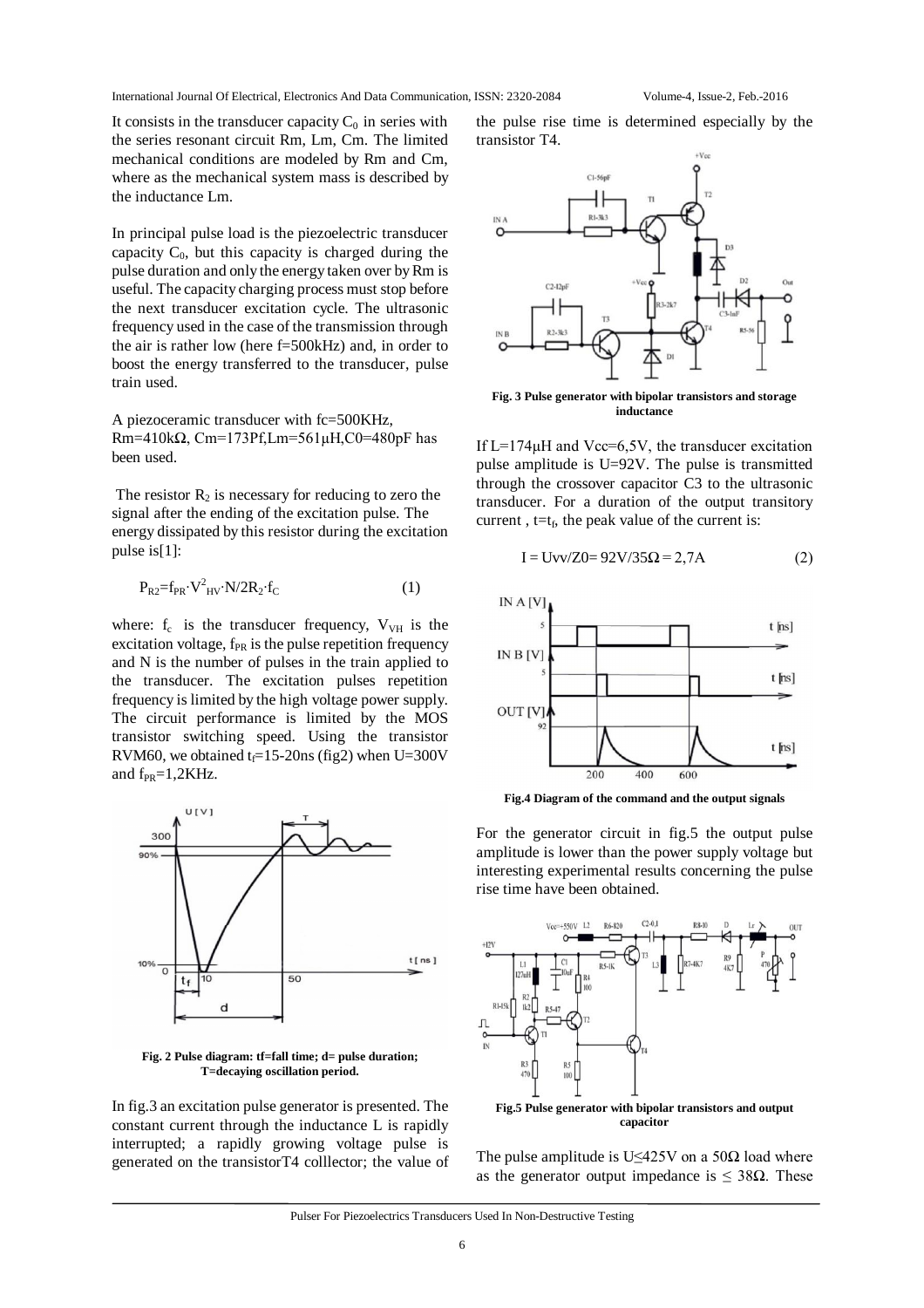results can be obtained provided that fast switching transistors are used. We used 2N6654 type transistors for T3 and T4. In this circuit the inductance L4 is important; along with the piezoceramic disc, it constitutes an oscillating circuit whose paramaters are thoroughly computed in order to ensure a maximum energy transfer to the transducer. The pulse generator is optimally working with transducers whose frequencies belog to the 1-15 MHz interval. Using a 2,5MHz frequency transducer after an optimal adjustement, a maximum peak current was obtained:

$$
I_{\rm w} = U/Z_{\rm t} = 425 \,\text{V} / 50 \,\Omega = 8,5 \,\text{A} \tag{5}
$$

A substantial improvement of the final level performance of the previous circuit has been obtained replacing transistor T4 by three parallel devices which ensure a maximum current through T3 during the commutation interval (fig. 6) . Transistors T2,T3,T4 pull the emitter of T1 to the ground. A spherically focalized transducer was used; its frequency and focal distance are 17MHz and 32mm. The transistor T1 is a 2N6655 one, transistors T2,T3 and T4 are  $BSX12A[3]$ . The input 0,2 $\mu$ s pulse (IN) determines due to the differentiating cell R12C7 on the base of T6, a short pulse with fast fronts.



**Fig 6.Pulse generator with bipolar transistors connected in parallel.**

Through transistor T5 and the differentiating cells C3R4, C4R5, C5R6, this pulse is applied on the T2, T3 and T4 bases. The pulse on the T6 collector is , also, applied to the circuit R3C2 which forms a narrow, fast fronts pulse. The transistors T1,T2,T3 and T4 constitute a fast static switch which generates on the capacitor C1 a 200ns pulse with a fall time  $\leq$ 10ns and an amplitude U= 280V.. The pulse spectrum central frequency is fc= 17MHz. It excites the ultrasonic transducer used for thin wall metallic pipes. By inserting an adjustable inductance at the generator output, other types of transducers may be used with frequencies lower than 17MHz.

#### **III. RESULTS AND DISCUSSIONS**

The generator presented in fig. 6 has been implemented using a set of ten inductances connected to a ten positions switch. Each inductance is constructed winding a Ф=0,1mm copper conductor on a Ф=3mm ferrite core. By adjusting the output inductance, different high bandwidth pulses have been obtained , applied to different ultrasonic transducers characterized by different frequencies within 2-17MHz interval.

The same experimental pail described in &2 equipped with an adjustable transducer holder and a calibration block are used.

Assuming that the signal bandwidth is limited only by the pulse fall time, tf , the maximum frequency which can be obtained is [1]:

$$
f_{\text{max}} = 1/\pi \cdot t_f \tag{6}
$$

By adjusting the inductance in series with the load, the generator output impedance has been adapted to several types of ultrasonic transducers having working frequencies between 2MHz and 17MHz. The echo pulse amplitude has been measured by means of an oscilloscope and the series inductance corresponding to the maximum echo signal amplitude has been determined for every transducer. The measurement results for different ultrasonic transducers are given in table1.

**Table 1: Correlation between output inductor and transducer frequency**

| 10<br>15<br>4<br>ь |  |
|--------------------|--|
| (MHz)              |  |

#### **CONCLUSIONS**

The bipolar transistor pulse generator may be easily adapted to different piezoceramic ultrasonic transducers having working frequencies within the 2-17MHz interval. Very good results have been obtained using a 17MHz spherically focalizes ultrasonic transducer. Compling the generator to a pulse amplifier, a steel pipe dimensions measuring system has been obtained; it used the echo-pulse amplitude damping in steel. The succesive pulse amplifier output signals are identical and have same amplitude; therefore we may conclude that the time interval between two succesive echo pulses received from the opposite side of the measured piece is thoroughly measured.The thickness of piece (d) is determined in terms of the sound velocity through the material (v) :

$$
d=v \cdot t/2 \tag{7}
$$